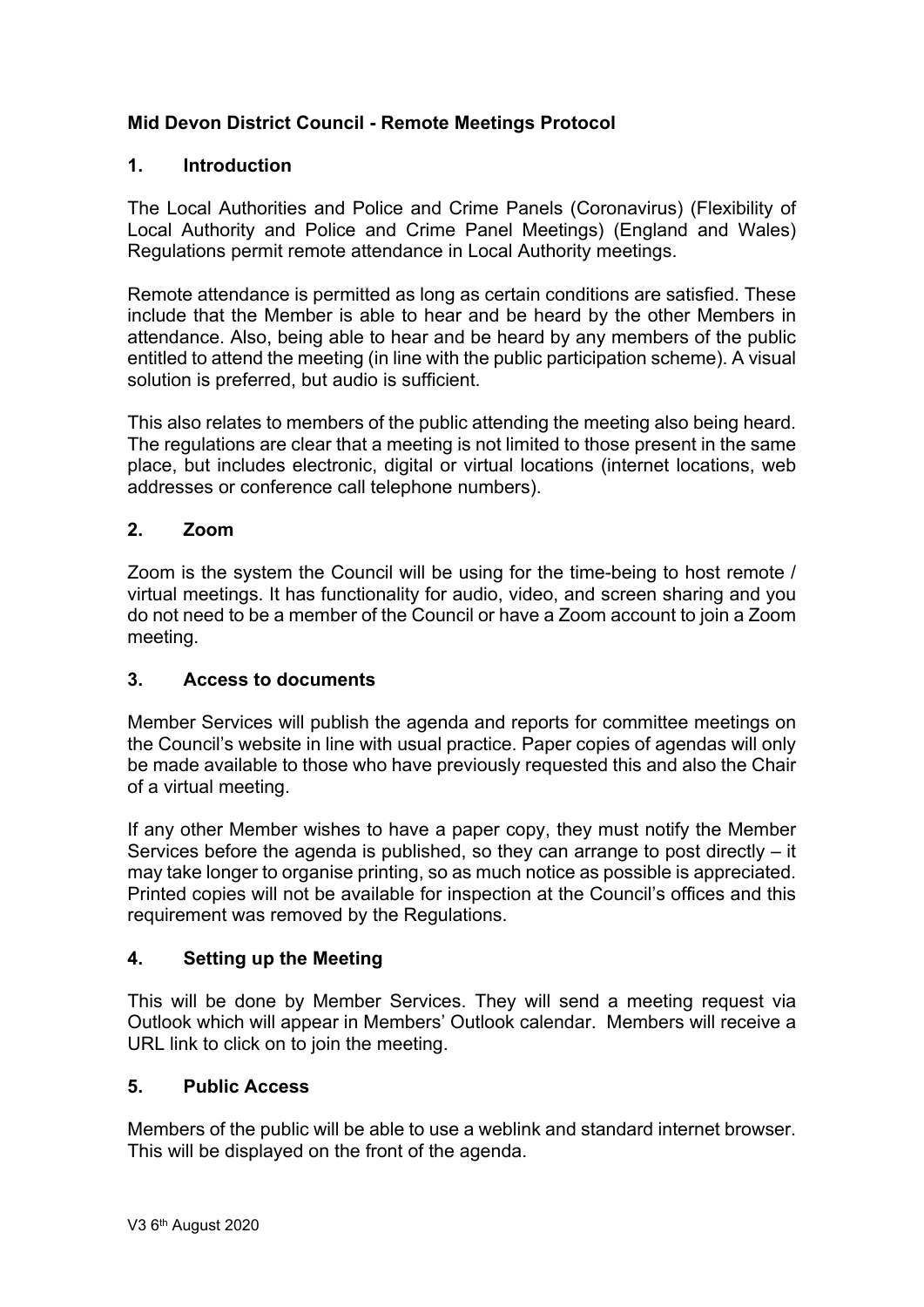# **6. Joining the Meeting**

Councillors must join the meeting early (i.e. at least five minutes before the scheduled start time) in order to avoid disrupting or delaying the meeting. Councillors should remember that they may be visible and heard by others, including the public, during this time.

# **7. Starting the Meeting**

At the start of the meeting, the Member Services Officer will check all required attendees are present (viewing the participant list) and that there is a quorum. If there is no quorum, the meeting will be adjourned. This applies if, during the meeting, it becomes inquorate for whatever reason.

The Chair will remind all Members, Officers and the Public that **all microphones will be automatically muted,** unless and until they are speaking. This prevents background noise, coughing etc. which is intrusive and disruptive during the meeting. The Hosting Officer will enforce this and will be able to turn off participant mics when they are not in use. Members would then need to turn their microphones back on when they wish to speak.

# **8. Public Participation**

Participation by members of the public will continue in line with the Council's current arrangements as far as is practicable. However, to ensure that the meeting runs smoothly and that no member of the public is missed, all those who wish to speak must register **by 4pm on the day before the meeting**. They should email their full name to [Committee@middevon.gov.uk](mailto:Committee@middevon.gov.uk). If they wish to circulate their question in advance, that would be helpful.

At public question time, the Chair will invite the public by name to speak at the appropriate time. At that point, all public microphones will be enabled. This means that, to avoid private conversations being overheard, no member of the public should speak until it is their turn and they should then refrain from speaking until the end of public question time, when all microphones will be muted again. In the normal way, the public should state their full name, the agenda item they wish to speak to **before** they proceed with their question.

Unless they have registered, a member of the public will not be called to speak.

If a member of the public wishes to ask a question but cannot attend the meeting for whatever reason, there is nothing to prevent them from emailing members of the Committee with their question, views or concern in advance. However, if they do so, it would be helpful if a copy could be sent to [Committee@middevon.gov.uk](mailto:Committee@middevon.gov.uk) as well.

# **9. Declaration of Interests**

Councillors should declare their interests in the usual way. A councillor with a disclosable pecuniary interest is required to the leave the room. For remote meetings, this means that they will be moved to a break-out room for the duration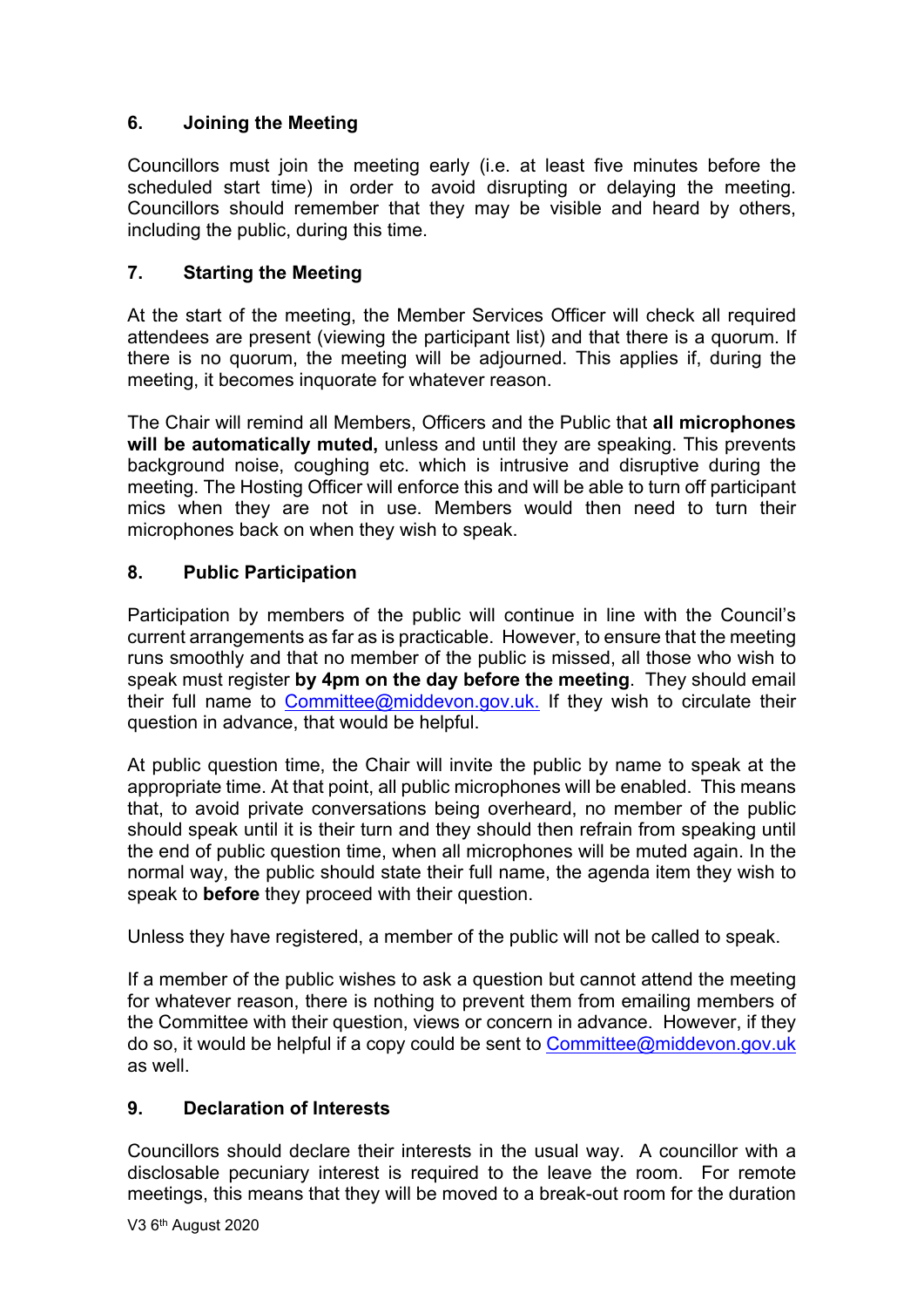of this item and will only be invited back into the meeting when discussion on the relevant item has finished.

# **10. The Meeting and Debate**

The Council will not be using the Chat function.

The Chair will call each member of the Committee to speak - the Chair can choose to do this either by calling (i) each member in turn and continuing in this way until no member has anything more to add, or (ii) only those members who indicate a wish to speak using the 'raise hand' function within Zoom. This choice will be left entirely to the Chair's discretion depending on how they wish to manage the meeting and how comfortable they are using the one or the other approach.

Members are discouraged from physically raising their hand in the video to indicate a wish to speak – it can be distracting and easily missed/misinterpreted. No decision or outcome will be invalidated by a failure of the Chair to call a member to speak – the remote management of meetings is intensive and it is reasonable to expect that some requests will be inadvertently missed from time to time.

When referring to reports or making specific comments, Councillors should refer to the report and page number, so that all Members of the Committee have a clear understanding of what is being discussed at all times.

# **11. Voting**

On a recommendation or motion being put to the vote, the Chair will go round the virtual room and ask each member entitled to vote to say whether they are for or against or whether they abstain. The Member Services Officer will announce the numerical result of the vote.

# **12. Meeting Etiquette Reminder**

- Mute your microphone you will still be able to hear what is being said.
- Only speak when invited to do so by the Chair.
- Speak clearly and please state your name each time you speak
- If you're referring to a specific page, mention the page number.

# **13. Part 2 Reports and Debate**

There are times when council meetings are not open to the public, when confidential, or "exempt" issues – as defined in Schedule 12A of the Local Government Act 1972 – are under consideration. It is important to ensure that there are no members of the public at remote locations able to hear or see the proceedings during such meetings.

Any Councillor in remote attendance must ensure that there is no other person present – a failure to do so could be in breach of the Council's Code of Conduct.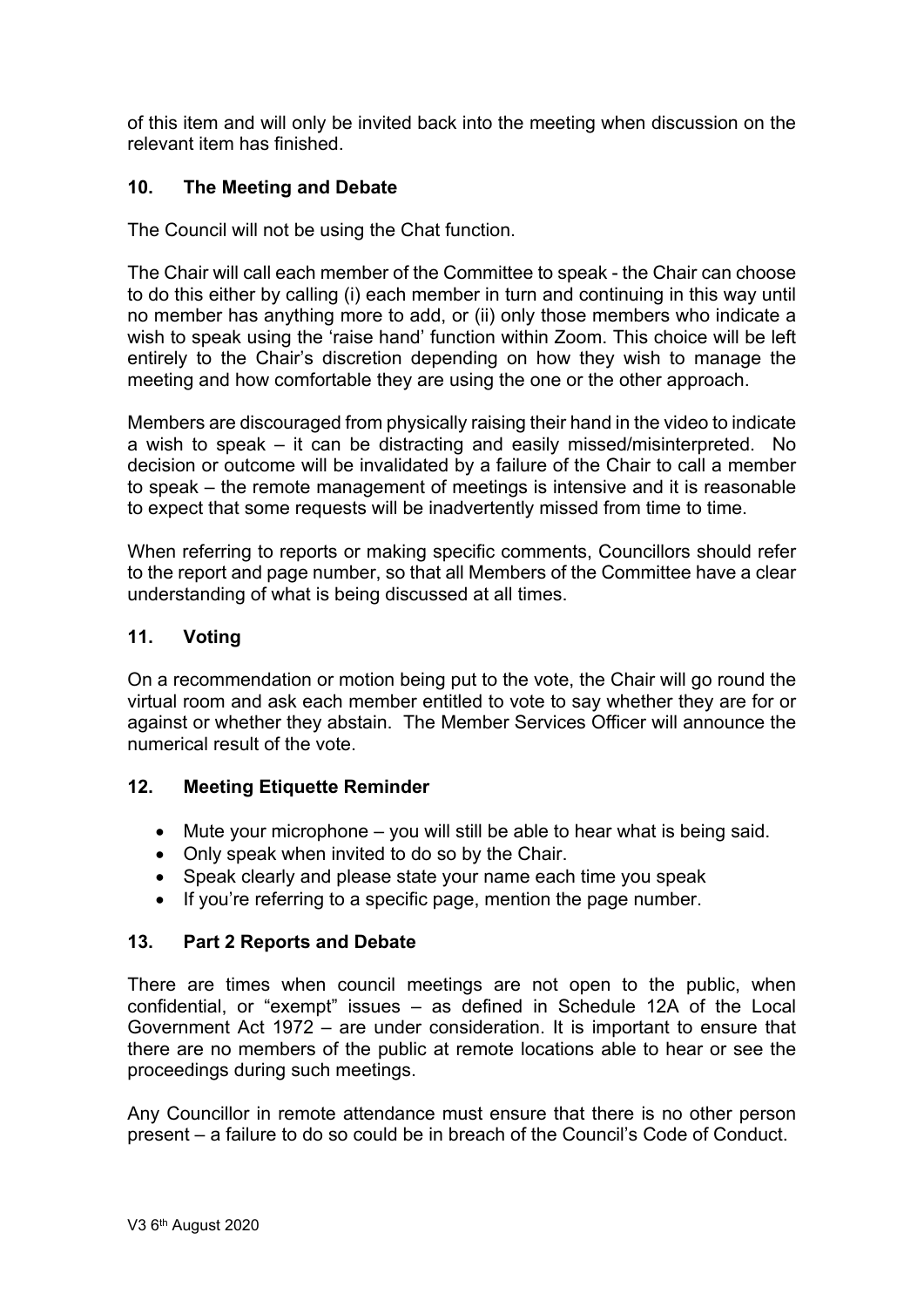If there are members of the public and press listening to the open part of the meeting, then the Member Services Officer will, at the appropriate time, remove them to a break-out room for the duration of that item. They can then be invited back in when the business returns to Part 1.

Please turn off smart speakers such as Amazon Echo (Alexa), Google Home or smart music devices. These could inadvertently record phone or video conversations, which would not be appropriate during the consideration of confidential items.

## **14. Interpretation of standing orders**

Where the Chair is required to interpret the Council's Constitution and procedural rules in light of the requirements of remote participation, they may take advice from the Member Services Officer or Monitoring Officer prior to making a ruling. However, the Chair's decision shall be final.

#### **15. Disorderly Conduct by Members**

If a Member behaves in the manner as outlined in the Constitution (persistently ignoring or disobeying the ruling of the Chair or behaving irregularly, improperly or offensively or deliberately obstructs the business of the meeting), any other Member may move 'That the member named be not further heard' which, if seconded, must be put to the vote without discussion.

If the same behaviour persists and a Motion is approved 'that the member named do leave the meeting', then they will be removed as a participant by the Member Services Officer.

# **16. Disturbance from Members of the Public**

If any member of the public interrupts a meeting the Chair will warn them accordingly. If that person continues to interrupt or disrupt proceedings the Chair will ask the Member Services Officer to remove them as a participant from the meeting.

#### **17. After the meeting**

Please ensure you leave the meeting promptly by clicking on the red phone button to hang up.

#### **18. Technical issues – meeting management**

If the Chair, the Hosting Officer or the Member Services Officer identifies a problem with the systems from the Council's side, the Chair should either declare a recess while the fault is addressed or, if the fault is minor (e.g. unable to bring up a presentation), it may be appropriate to move onto the next item of business in order to progress through the agenda. If it is not possible to address the fault and the meeting becomes inquorate through this fault, the meeting will be adjourned until such time as it can be reconvened.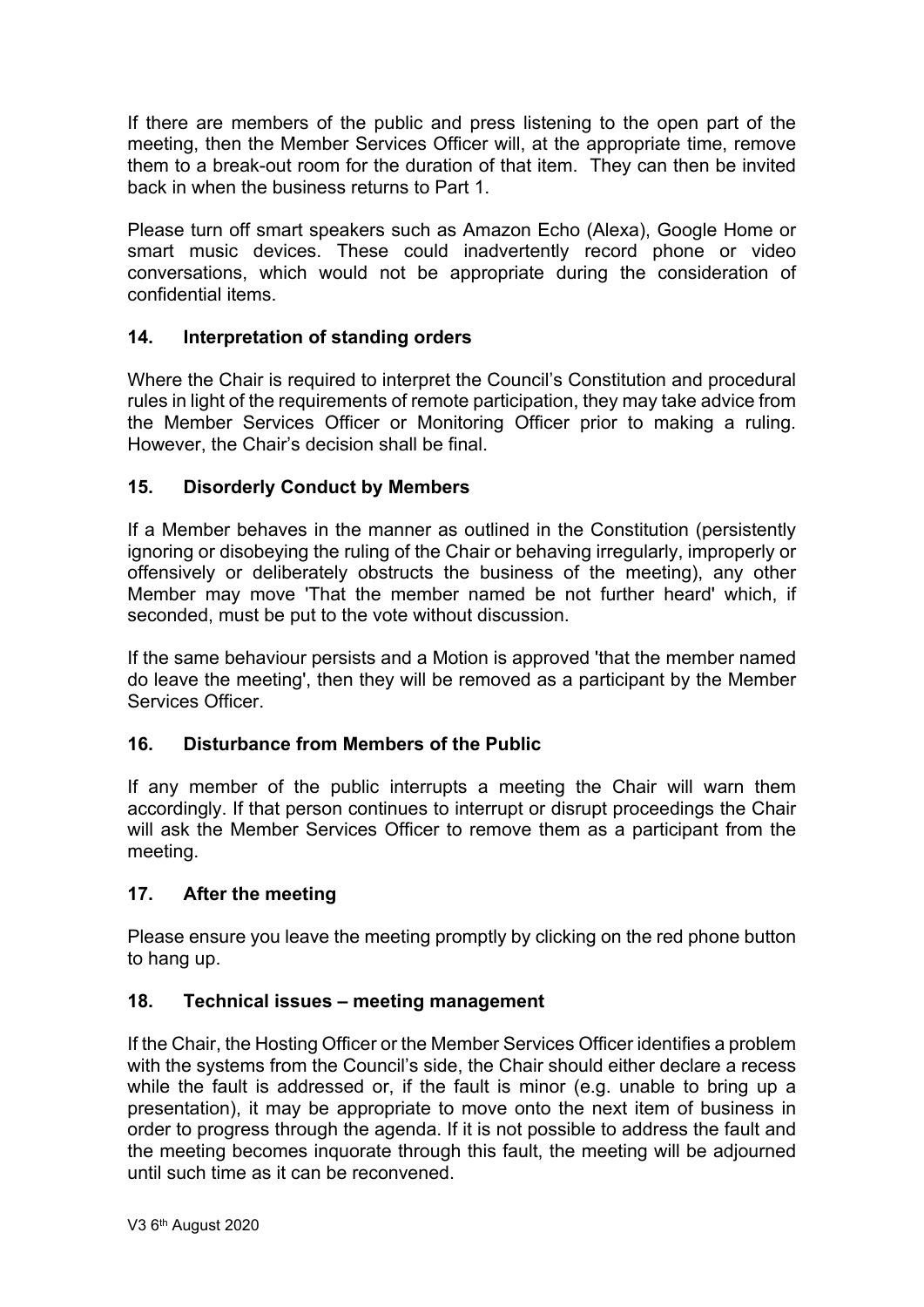If the meeting was due to determine an urgent matter or one which is time-limited and it has not been possible to continue because of technical difficulties, the Chief Executive, Leader and relevant Cabinet Member, in consultation with the Monitoring Officer, shall explore such other means of taking the decision as may be permitted by the Council's constitution.

For members of the public and press who experience problems during the course of a meeting e.g. through internet connectivity or otherwise, the meeting will not be suspended or adjourned.

#### **19. Technical issues – Individual Responsibility (Members and Officers)**

Many members and officers live in places where broadband speeds are poor, but technical issues can arise at any time for a number of reasons. The following guidelines, if followed, should help reduce disruption. Separate guidance will be issued on how to manage connectivity – this paragraph focusses on the procedural steps. Joining early will help identify problems – see paragraph 6.

- Join public Zoom meetings by telephone if there is a problem with the internet. Before all meetings, note down or take a photograph of the front page of the agenda which has the necessary telephone numbers. Annex 1 to this protocol contains a brief step-by-step guide to what to expect
- Consider an alternative location from which to join the meeting, but staying safe and keeping confidential information secure. For officers, this may mean considering whether to come into the office, subject to this being safe and practicable (childcare etc.)
- If hosting a meeting via Zoom (briefings etc.), consider creating an additional host when setting up the meeting. The additional host can step in if the main host has problems – remember that without a host, the meeting cannot close and any information on the screens will remain on view
- Have to hand the telephone number of another member or officer expected in the meeting – and contact them if necessary to explain the problem in connecting
- Officers should have an 'understudy' or deputy briefed and on standby to attend and present as needed (and their telephone numbers to hand)
- For informal meetings and as a last resort, members and officers may be able to call another member or officer in the meeting who can put the 'phone on loudspeaker for all to hear – not ideal, but it ensures some degree of participation and continuity
- Member Services will hold a list of contact details for all senior officers